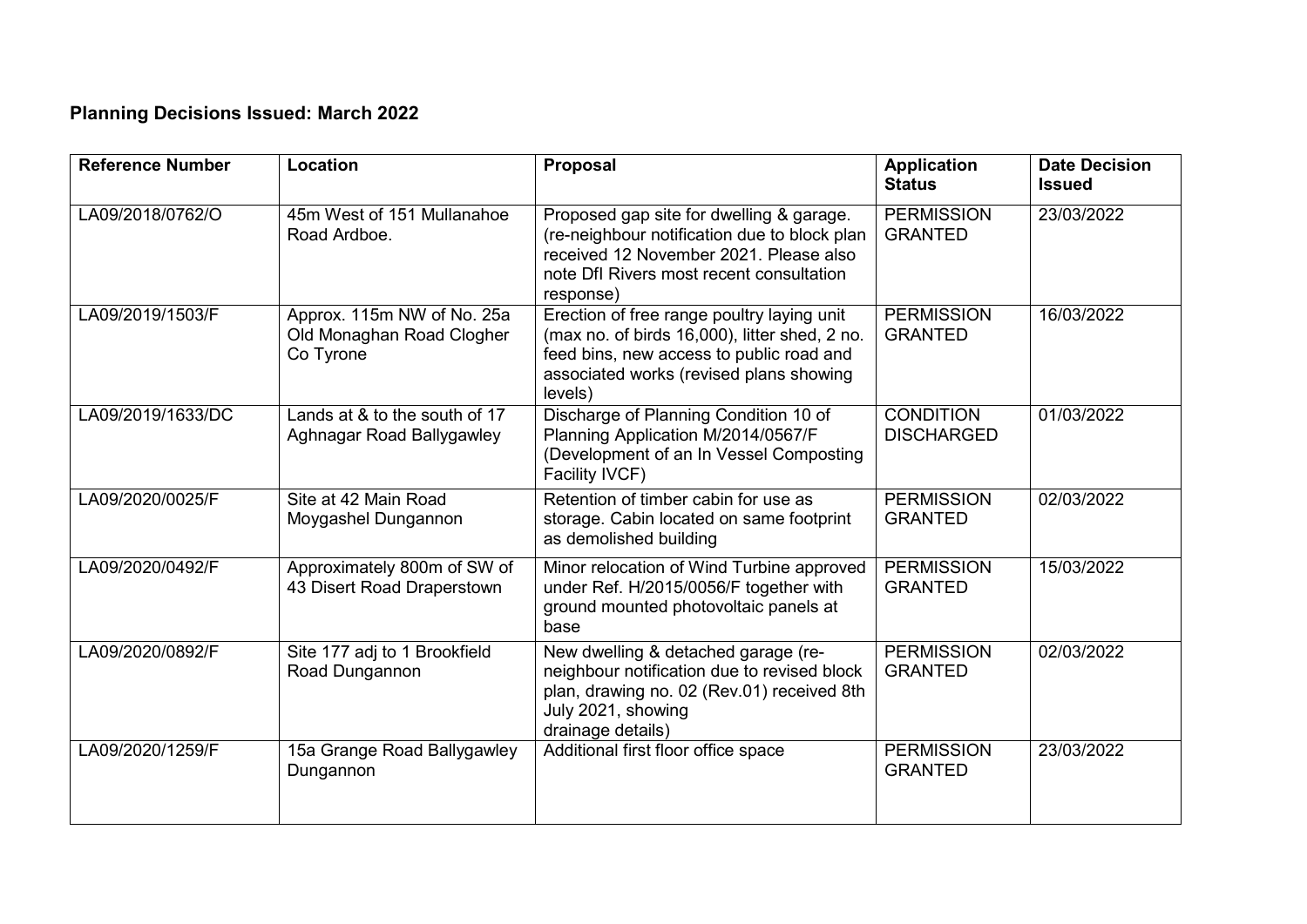| <b>Reference Number</b> | Location                                                       | <b>Proposal</b>                                                                                                                                                                                                                                                             | <b>Application</b><br><b>Status</b> | <b>Date Decision</b><br><b>Issued</b> |
|-------------------------|----------------------------------------------------------------|-----------------------------------------------------------------------------------------------------------------------------------------------------------------------------------------------------------------------------------------------------------------------------|-------------------------------------|---------------------------------------|
| LA09/2020/1281/F        | 2-4 Kilrea Road Swatragh                                       | Change of use from private residential<br>dwelling above the existing public bar to<br>provide memorabilia viewing area outlining<br>the history of 2-4 Kilrea Road over the last<br>100 years. In addition removal of flat roof<br>to the rear & replace with pitched roof | <b>PERMISSION</b><br><b>GRANTED</b> | 02/03/2022                            |
| LA09/2020/1283/LBC      | 2-4 Kilrea Road Swatragh                                       | Change of use from private residential<br>dwelling above the existing public bar to<br>provide memorabilia viewing area outlining<br>the history of 2-4 Kilrea Road over the last<br>100 years. In addition removal of flat roof<br>to the rear & replace with pitched roof | <b>PERMISSION</b><br><b>GRANTED</b> | 02/03/2022                            |
| LA09/2020/1454/F        | 15-17 Oaks Road Dungannon<br><b>BT71 4AR</b>                   | Construction of 29 dwelling units with<br>associated parking, access, landscaping<br>and wastewater treatment (reduced from<br>35 to 29 units)                                                                                                                              | <b>PERMISSION</b><br><b>GRANTED</b> | 29/03/2022                            |
| LA09/2020/1463/F        | To rear of 33 James Street<br>Cookstown                        | Proposed new food processing unit to<br>complement existing butchers business                                                                                                                                                                                               | <b>PERMISSION</b><br><b>GRANTED</b> | 04/03/2022                            |
| LA09/2020/1571/F        | Approx. 200m South East of 68<br>Kilnacart Road Dungannon      | Retrospective application for the retention<br>of livestock shed, silage pit, and extension<br>to existing agricultural<br>storage/equipment/machinery shed and all<br>associated site development and drainage<br>works                                                    | <b>PERMISSION</b><br><b>GRANTED</b> | 23/03/2022                            |
| LA09/2021/0027/F        | 54 Garden Street Magherafelt                                   | Change of use from residential to office<br>space including rear single<br>storey extension                                                                                                                                                                                 | <b>PERMISSION</b><br><b>GRANTED</b> | 07/03/2022                            |
| LA09/2021/0062/F        | Nos. 3 and 4 Culbane Avenue<br><b>Culbane Road Portglenone</b> | Proposed extension of curtilage and<br>2 dwellings and garages, to site 2 and 3,<br>(change of house and garage types from<br>that approved under<br>Ref:LA09/2018/1363/F)                                                                                                  | <b>PERMISSION</b><br><b>GRANTED</b> | 07/03/2022                            |
| LA09/2021/0266/F        | 1-3 The Villas Sessiagh Scott<br>Road Dungannon                | Demolition of shop, petrol pumps and 3<br>dwellings. Replace with 3 shop units<br>including off sales, post office,<br>chip shop & offices                                                                                                                                  | <b>PERMISSION</b><br><b>GRANTED</b> | 15/03/2022                            |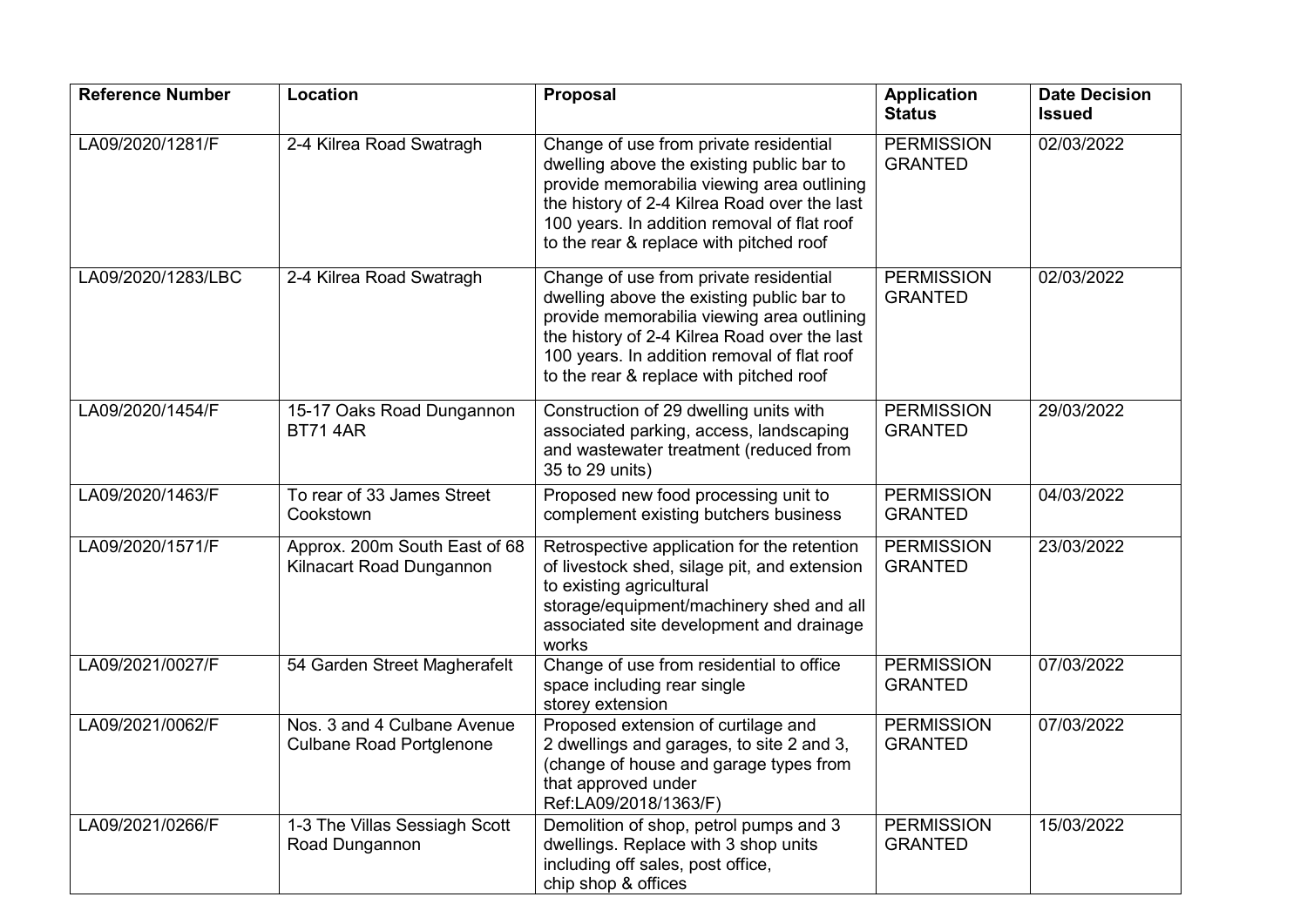| <b>Reference Number</b> | Location                                                                          | <b>Proposal</b>                                                                                                                                      | <b>Application</b><br><b>Status</b>    | <b>Date Decision</b><br><b>Issued</b> |
|-------------------------|-----------------------------------------------------------------------------------|------------------------------------------------------------------------------------------------------------------------------------------------------|----------------------------------------|---------------------------------------|
| LA09/2021/0269/O        | Adjacent to and South of 15<br><b>Corlea Road Galbally</b><br>Dungannon           | Replacement dwelling                                                                                                                                 | <b>PERMISSION</b><br><b>GRANTED</b>    | 08/03/2022                            |
| LA09/2021/0305/F        | Approx. 50m SSW of 31<br>Sherrigrim Road Stewartstown                             | Proposed dwelling with detached garage &<br>loft room                                                                                                | <b>PERMISSION</b><br><b>GRANTED</b>    | 01/03/2022                            |
| LA09/2021/0330/LDE      | 25m NE of 99A Mullaghboy<br>Road Bellaghy                                         | Existing offices and existing storage unit                                                                                                           | <b>PERMITTED</b><br><b>DEVELOPMENT</b> | 08/03/2022                            |
| LA09/2021/0445/F        | 60m East of 21 Killyberry Lane<br>Bellaghy                                        | Proposed replacement dwelling.                                                                                                                       | <b>PERMISSION</b><br><b>GRANTED</b>    | 29/03/2022                            |
| LA09/2021/0449/F        | 313 Drum Road Cookstown<br>Co.Tyrone                                              | Retention of Store under Construction &<br>not in accordance with that approved<br>under planning approval I/2011/0388/F                             | <b>PERMISSION</b><br><b>GRANTED</b>    | 23/03/2022                            |
| LA09/2021/0450/F        | Site immediately NE of 198<br>Dungannon Road Dungannon<br><b>BT70 1TH</b>         | Erection of window & door showroom,<br>offices, store, associated welfare facilities<br>and to include associated site works. (infill<br>proposal)   | <b>PERMISSION</b><br><b>GRANTED</b>    | 22/03/2022                            |
| LA09/2021/0505/F        | 26 Burn Road Cookstown                                                            | Proposed retention of first floor 2 bed flat<br>with provision of                                                                                    | <b>PERMISSION</b><br><b>GRANTED</b>    | 04/03/2022                            |
| LA09/2021/0506/F        | 45m S.E. of 83 Derryloughan<br>Road Coalisland                                    | Single storey dwelling on a farm with<br>conversion and reuse of existing byre and<br>upgrade of existing access                                     | <b>PERMISSION</b><br><b>GRANTED</b>    | 23/03/2022                            |
| LA09/2021/0556/F        | Lands accessed through and to<br>the rear of Gorteade Park<br>Upperlands BT46 5DZ | Proposed 10No dwellings (6 semi-<br>detached & 4 detached) with detached<br>garages                                                                  | <b>PERMISSION</b><br><b>GRANTED</b>    | 15/03/2022                            |
| LA09/2021/0629/F        | 70m South East of 145<br>Moneymore Road Cookstown                                 | Proposed alterations to existing single<br>access serving dwelling and commercial<br>premises to provide access to serve each<br>property separately | <b>PERMISSION</b><br><b>GRANTED</b>    | 08/03/2022                            |
| LA09/2021/0654/O        | Approx 80m North of 25 Old<br>Monaghan Road Clogher Co<br>Tyrone                  | Farm dwelling and domestic garage                                                                                                                    | <b>PERMISSION</b><br><b>GRANTED</b>    | 30/03/2022                            |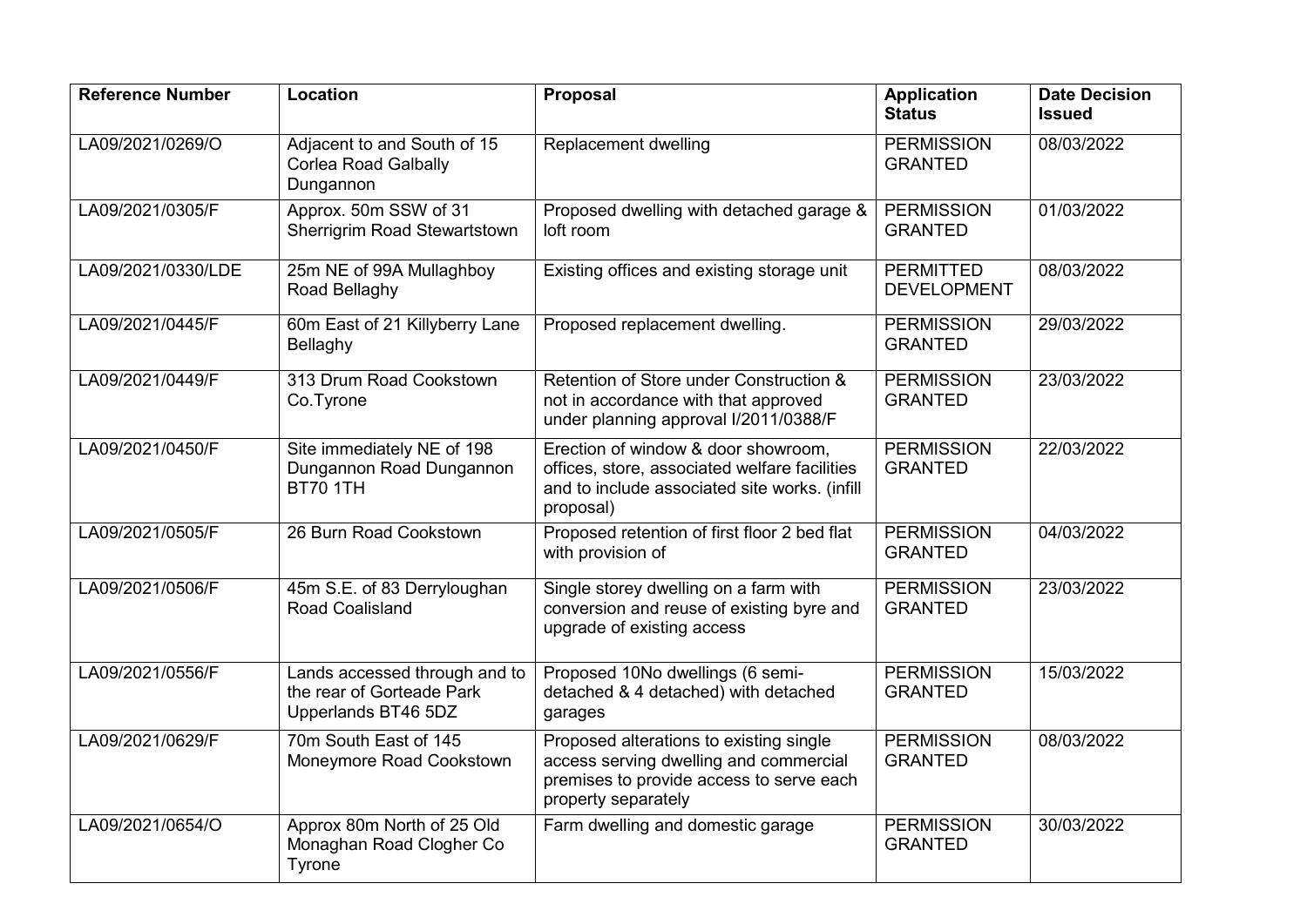| <b>Reference Number</b> | Location                                                                     | <b>Proposal</b>                                                                                                    | <b>Application</b><br><b>Status</b>   | <b>Date Decision</b><br><b>Issued</b> |
|-------------------------|------------------------------------------------------------------------------|--------------------------------------------------------------------------------------------------------------------|---------------------------------------|---------------------------------------|
| LA09/2021/0681/O        | Approx 25m North East of 49<br>Moyagoney Road Portglenone                    | Proposed dwelling and domestic garage<br>Based on policy CTY8 (Infill)                                             | <b>PERMISSION</b><br><b>GRANTED</b>   | 29/03/2022                            |
| LA09/2021/0690/O        | Adjoining and North East of<br>100 Trewmount Road Killyman                   | Proposed dwelling                                                                                                  | <b>PERMISSION</b><br><b>GRANTED</b>   | 01/03/2022                            |
| LA09/2021/0710/O        | Lands 30m East of 70<br>Killymuck Road Cookstown<br><b>BT80 0DF</b>          | Dwelling & Garage.                                                                                                 | <b>PERMISSION</b><br><b>GRANTED</b>   | 02/03/2022                            |
| LA09/2021/0770/O        | Land approx. 62m SE to 294<br>Pomeroy Road Dungannon<br><b>BT70 3DT</b>      | Proposed dwelling and garage on a farm.                                                                            | <b>PERMISSION</b><br><b>GRANTED</b>   | 02/03/2022                            |
| LA09/2021/0840/O        | 30m East of No34a<br>Annaghmore Road Cookstown.                              | Proposed site for dwelling & garage in a<br>cluster, at 30m East of No34a<br>Annaghmore Road, Cookstown.           | <b>PERMISSION</b><br><b>GRANTED</b>   | 23/03/2022                            |
| LA09/2021/0864/F        | 41 Urbal Road Coagh,<br>Cookstown                                            | Proposed single storey and story and a<br>half extension to side of existing dwelling<br>with internal alterations | <b>PERMISSION</b><br><b>GRANTED</b>   | 03/03/2022                            |
| LA09/2021/0888/F        | Site 260m NW of 1 Loveshill<br>Road Castledawson                             | Retention of existing shed for agricultural<br>use, which replaced demolished<br>agricultural shed                 | <b>PERMISSION</b><br><b>GRANTED</b>   | 03/03/2022                            |
| LA09/2021/0926/DC       | Land approx 60m SW of 21a<br>Old Monaghan Road Clogher                       | Discharge of Condition No 2 of planning<br>approval LA09/2020/0684/F                                               | <b>CONDITION</b><br><b>DISCHARGED</b> | 04/03/2022                            |
| LA09/2021/0994/O        | Adjacent to 21 Tullyveagh<br><b>Road Doorless Cookstown</b>                  | Proposed infill site for a dwelling house in<br>accordance with CTY8 of PPS21                                      | <b>PERMISSION</b><br><b>GRANTED</b>   | 01/03/2022                            |
| LA09/2021/1004/F        | Site between 42 & 44<br><b>Tamlaghtduff Road Bellaghy</b><br><b>BT45 8JQ</b> | Proposed infill dwelling & garage.                                                                                 | <b>PERMISSION</b><br><b>GRANTED</b>   | 07/03/2022                            |
| LA09/2021/1036/F        | Approx 60m SW of 137<br>Lurgylea Road Galbally<br>Dungannon                  | New entrance in substitution to previously<br>approved entrance approved under<br>LA09/2020/0631/F                 | <b>PERMISSION</b><br><b>GRANTED</b>   | 23/03/2022                            |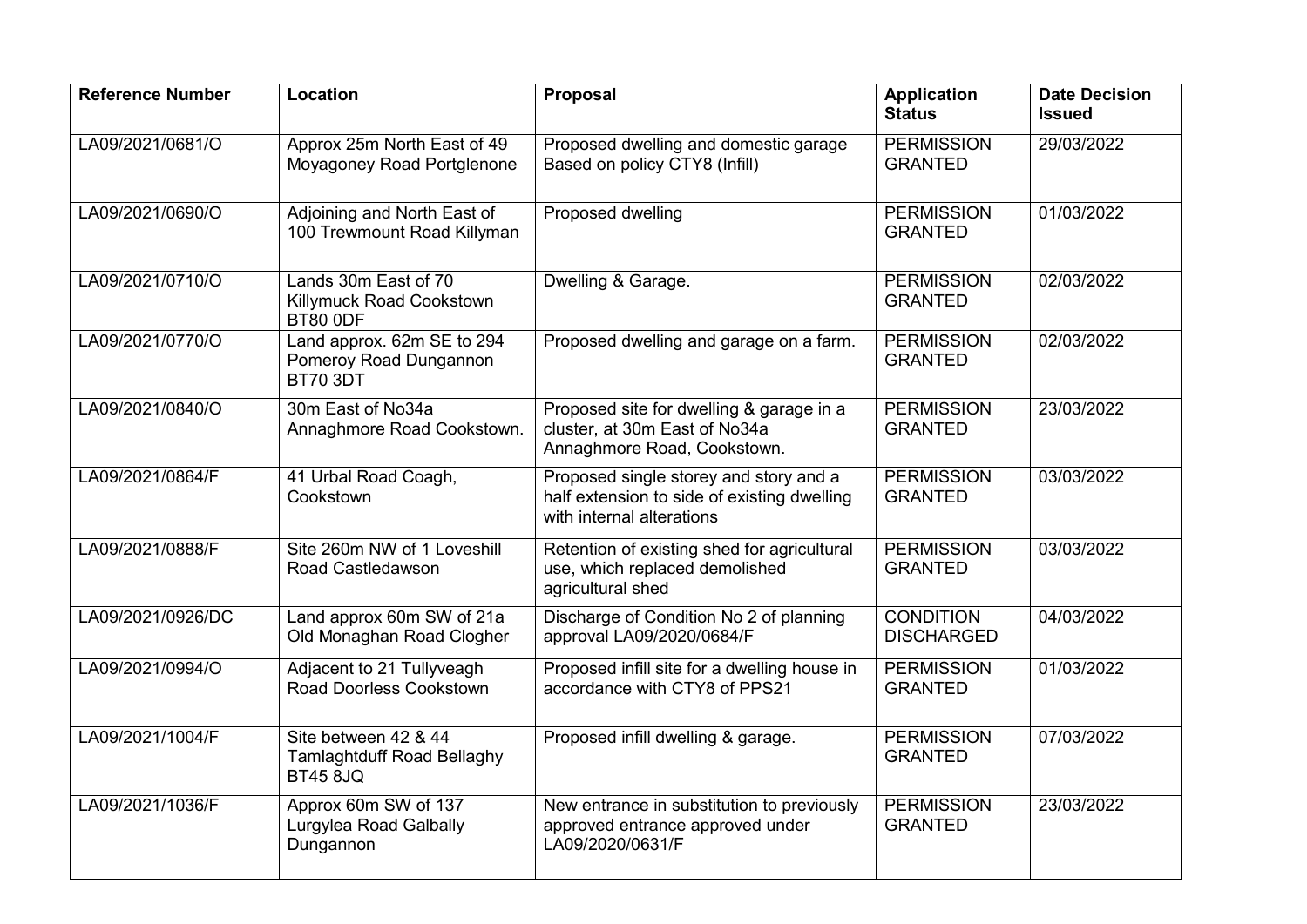| <b>Reference Number</b> | Location                                                                    | Proposal                                                                                                                                                                                         | <b>Application</b><br><b>Status</b> | <b>Date Decision</b><br><b>Issued</b> |
|-------------------------|-----------------------------------------------------------------------------|--------------------------------------------------------------------------------------------------------------------------------------------------------------------------------------------------|-------------------------------------|---------------------------------------|
| LA09/2021/1062/F        | 35m South of 98 Desertmartin<br>Road Magherafelt BT45 5HE                   | Proposed dwelling & garage.                                                                                                                                                                      | <b>PERMISSION</b><br><b>GRANTED</b> | 03/03/2022                            |
| LA09/2021/1089/O        | Lands to the rear of 41 Millburn<br><b>Street Cookstown</b>                 | Proposed outline planning for 2no.<br>dwellings (Additional Plans Submitted)                                                                                                                     | <b>PERMISSION</b><br><b>GRANTED</b> | 07/03/2022                            |
| LA09/2021/1119/F        | 9 Beaver Crescent Maghera                                                   | Proposed alterations and extension to<br>provide family area                                                                                                                                     | <b>PERMISSION</b><br><b>GRANTED</b> | 08/03/2022                            |
| LA09/2021/1127/F        | 35 Brough Road Castledawson                                                 | Proposed rear extension to provide granny<br>annex with additional bedroom for main<br>dwelling, including internal alterations                                                                  | <b>PERMISSION</b><br><b>GRANTED</b> | 29/03/2022                            |
| LA09/2021/1138/O        | Lands 40m East of 40 Coole<br>Road Coalisland                               | Proposed 2 storey dwelling & garage.                                                                                                                                                             | <b>PERMISSION</b><br><b>GRANTED</b> | 01/03/2022                            |
| LA09/2021/1186/RM       | 60m North West of 81<br><b>Ballymacombs Road Bellaghy</b>                   | Proposed dwelling and garage in a farm<br>cluster                                                                                                                                                | <b>PERMISSION</b><br><b>GRANTED</b> | 03/03/2022                            |
| LA09/2021/1200/F        | 1 Lettice Street Aughnacloy                                                 | Re-configuration and upgrade of an<br>existing car park. Construction and<br>associated site works to increase parkin<br>allowance to enable construction of 11<br>additional parking<br>spaces. | <b>PERMISSION</b><br><b>GRANTED</b> | 23/03/2022                            |
| LA09/2021/1213/O        | 46 Derrynoyd Road<br>Draperstown                                            | Replacement storey & a half dwelling with<br>amended, altered existing access at 46<br>Derrynoyd Road                                                                                            | <b>PERMISSION</b><br><b>GRANTED</b> | 04/03/2022                            |
| LA09/2021/1246/F        | 90m south east and opposite<br>26 Gorey Road Dungannon<br>(Amended Address) | Two storey dwelling of a total gross<br>internal area of 190sqm / 2045sqft.                                                                                                                      | <b>PERMISSION</b><br><b>GRANTED</b> | 07/03/2022                            |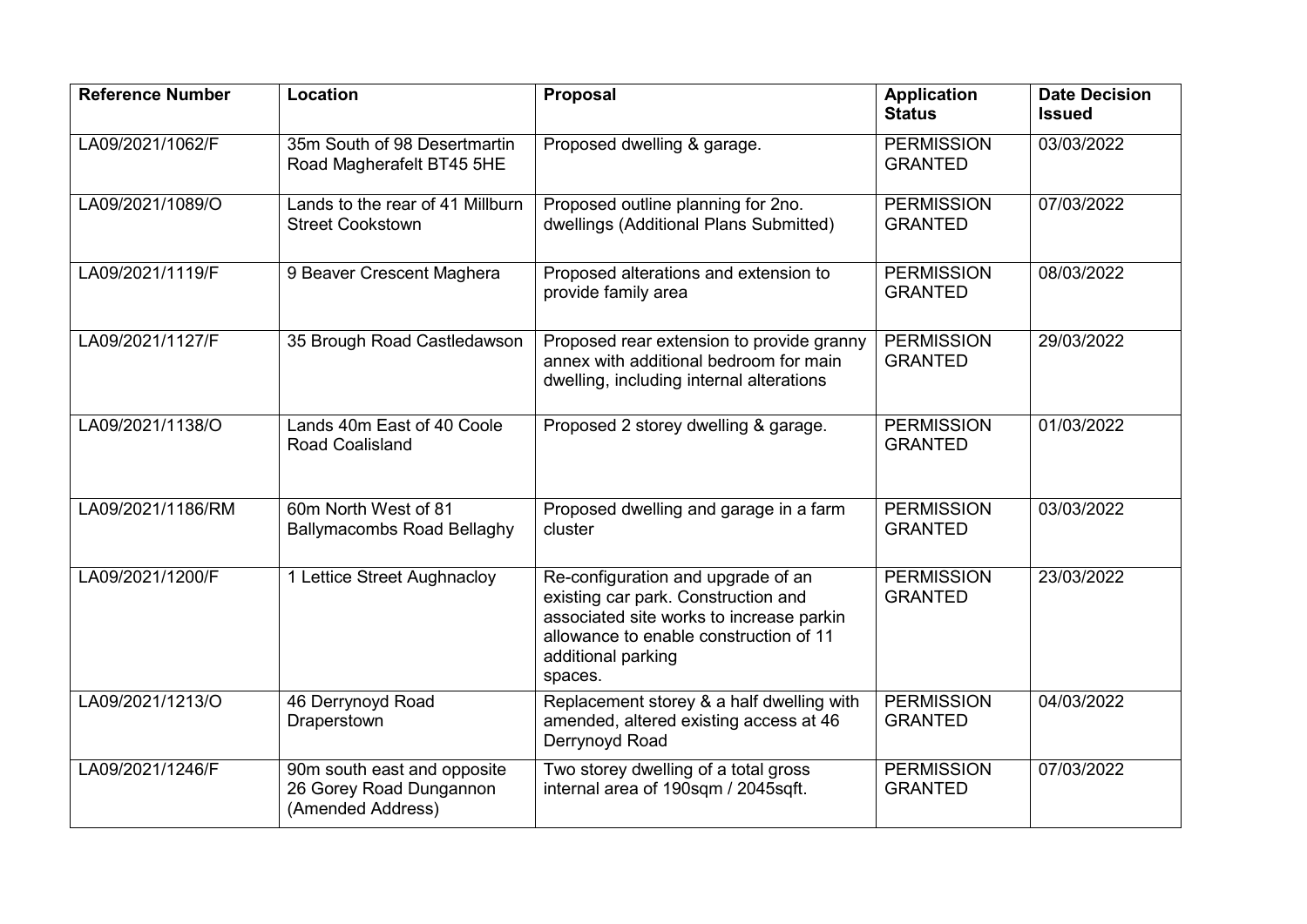| <b>Reference Number</b> | Location                                                            | <b>Proposal</b>                                                                                                         | <b>Application</b><br><b>Status</b> | <b>Date Decision</b><br><b>Issued</b> |
|-------------------------|---------------------------------------------------------------------|-------------------------------------------------------------------------------------------------------------------------|-------------------------------------|---------------------------------------|
| LA09/2021/1254/F        | 231 - 235 Mayogall Road Clady<br>Portglenone                        | The proposal is for the construction of a<br>new gym building for the use of the club<br>members of Greenlough GAC      | <b>PERMISSION</b><br><b>GRANTED</b> | 29/03/2022                            |
| LA09/2021/1279/F        | Site 65m North of 22<br>Knockaleery Road Cookstown                  | Proposed single storey dwelling with<br>detached garage                                                                 | <b>PERMISSION</b><br><b>GRANTED</b> | 16/03/2022                            |
| LA09/2021/1301/F        | 66 Glassdrummond Road<br>Aughnacloy                                 | Alterations to convert 2 dwellings into 1<br>dwelling & erection of a new dwelling                                      | <b>PERMISSION</b><br><b>GRANTED</b> | 07/03/2022                            |
| LA09/2021/1309/F        | Former police station 58-60<br>Main Street Coagh                    | Retention of covered sheltered area. Area<br>to be used as general purpose store                                        | <b>PERMISSION</b><br><b>GRANTED</b> | 07/03/2022                            |
| LA09/2021/1311/RM       | Adjacent to 1 Ballymulligan<br>Road Magherafelt                     | Proposed replacement dwelling                                                                                           | <b>PERMISSION</b><br><b>GRANTED</b> | 03/03/2022                            |
| LA09/2021/1313/O        | Between 55c and 59 Cadian<br>Road Dungannon (site 1)                | Dwelling and garage                                                                                                     | <b>PERMISSION</b><br><b>GRANTED</b> | 01/03/2022                            |
| LA09/2021/1314/O        | Between 55c and 59 Cadian<br>Road Dungannon (site 2)                | <b>Dwelling and Garage</b>                                                                                              | <b>PERMISSION</b><br><b>GRANTED</b> | 01/03/2022                            |
| LA09/2021/1321/O        | Adjacent to and SE of 42<br>Gortnagola Road Donaghmore<br>Dungannon | Dwelling on a farm.                                                                                                     | <b>PERMISSION</b><br><b>GRANTED</b> | 01/03/2022                            |
| LA09/2021/1335/O        | Approx 310m North East of 10<br><b>Ballymacilcurr Road Maghera</b>  | Proposed site of replacement dwelling and<br>detached domestic garage                                                   | <b>PERMISSION</b><br><b>GRANTED</b> | 03/03/2022                            |
| LA09/2021/1341/F        | 25 Magherafelt Road<br>Moneymore                                    | Extension to existing warehouse to include<br>replacement office accommodation,<br>welfare and additional storage space | <b>PERMISSION</b><br><b>GRANTED</b> | 03/03/2022                            |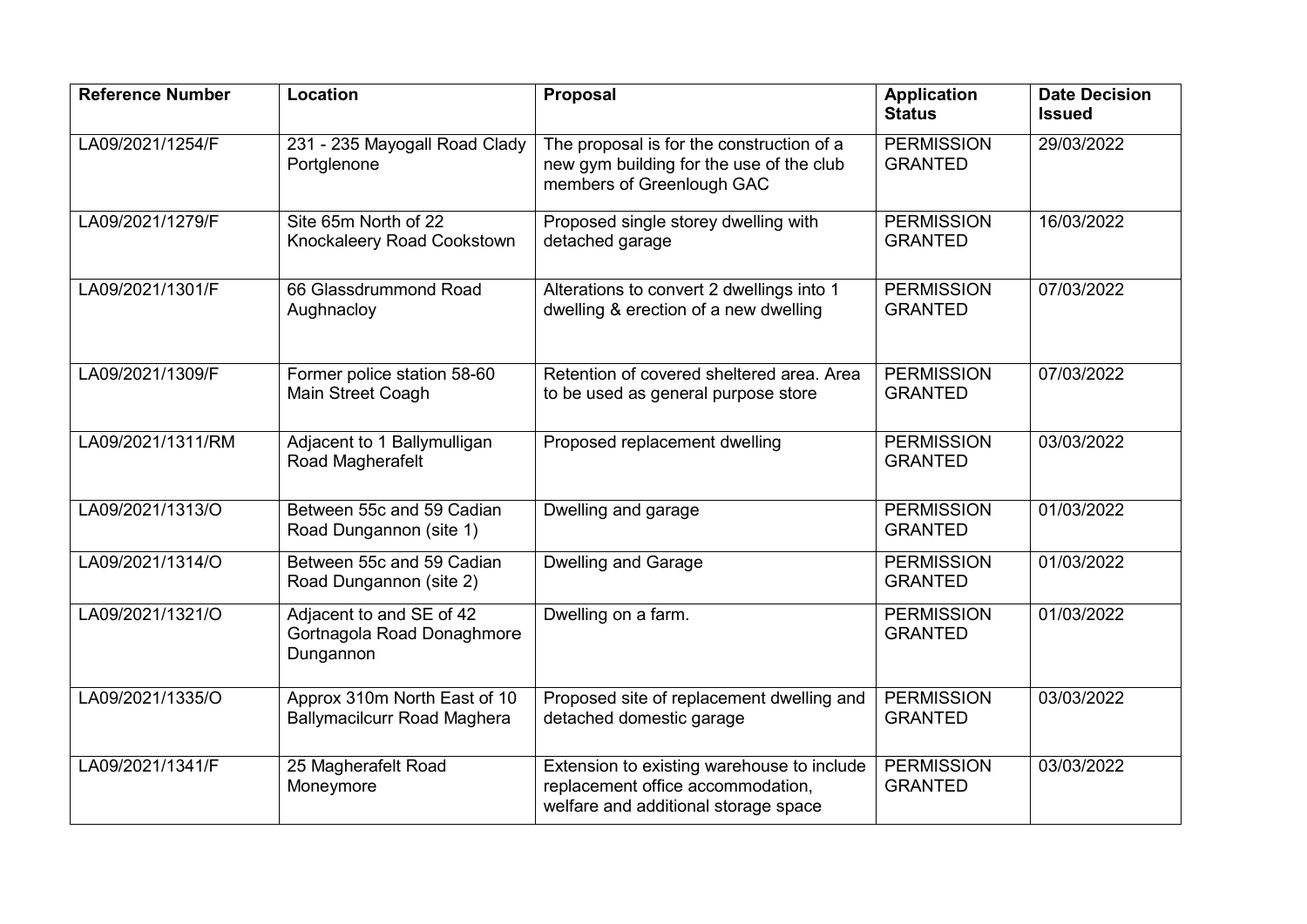| <b>Reference Number</b> | Location                                                                          | Proposal                                                                                                            | <b>Application</b><br><b>Status</b> | <b>Date Decision</b><br><b>Issued</b> |
|-------------------------|-----------------------------------------------------------------------------------|---------------------------------------------------------------------------------------------------------------------|-------------------------------------|---------------------------------------|
| LA09/2021/1345/RM       | Adjacent to 33 Loughbracken<br>Road Pomeroy                                       | Proposed farm dwelling and domestic<br>garage                                                                       | <b>PERMISSION</b><br><b>GRANTED</b> | 29/03/2022                            |
| LA09/2021/1348/F        | 200 Aghafad Road Mullans<br>Killyfaddy Clogher                                    | Proposed dwelling                                                                                                   | <b>PERMISSION</b><br><b>GRANTED</b> | 15/03/2022                            |
| LA09/2021/1357/RM       | 280m NW of No 8 Drumard<br>Lane Draperstown                                       | <b>Dwelling and Garage</b>                                                                                          | <b>PERMISSION</b><br><b>GRANTED</b> | 02/03/2022                            |
| LA09/2021/1374/F        | East of 75a Killyharry Road<br>Dungannon BT70 3BG.                                | Proposed dwelling with amendments to<br>the entrance of 75a Killyharry Road to<br>facilitate new dwelling entrance. | <b>PERMISSION</b><br><b>GRANTED</b> | 03/03/2022                            |
| LA09/2021/1381/F        | 25m North of No.38<br>Tamnamore Road Drumenagh<br>Dungannon Co Tyrone BT71<br>6RJ | Proposed (storey and a half) farm dwelling<br>and garage                                                            | <b>PERMISSION</b><br><b>GRANTED</b> | 23/03/2022                            |
| LA09/2021/1407/F        | 140m SW of 19 Glenmaquill<br>Road Magherafelt                                     | Demolition of existing dwellings to be<br>replaced with 2 storey dwelling &<br>garage                               | <b>PERMISSION</b><br><b>GRANTED</b> | 04/03/2022                            |
| LA09/2021/1409/F        | <b>Ballymaguigan GAA Grounds</b><br>243A Shore Road<br>Ballymaguigan              | Replacement of existing community hall &<br>internal alterations to the changing area,<br>kitchen & meeting room    | <b>PERMISSION</b><br><b>GRANTED</b> | 08/03/2022                            |
| LA09/2021/1415/O        | Land approx. at 170m S.W. of<br>8 Tullybleety Road Aughnacloy                     | Proposed dwelling and garage on a farm                                                                              | <b>PERMISSION</b><br><b>GRANTED</b> | 09/03/2022                            |
| LA09/2021/1424/F        | 43 Parkview Pomeroy                                                               | Gable shower room extension to semi-<br>detached bungalow                                                           | <b>PERMISSION</b><br><b>GRANTED</b> | 08/03/2022                            |
| LA09/2021/1437/O        | Adjacent to 55 Gorestown<br>Road Dungannon                                        | Proposed dwelling & garage on a farm.                                                                               | <b>PERMISSION</b><br><b>GRANTED</b> | 02/03/2022                            |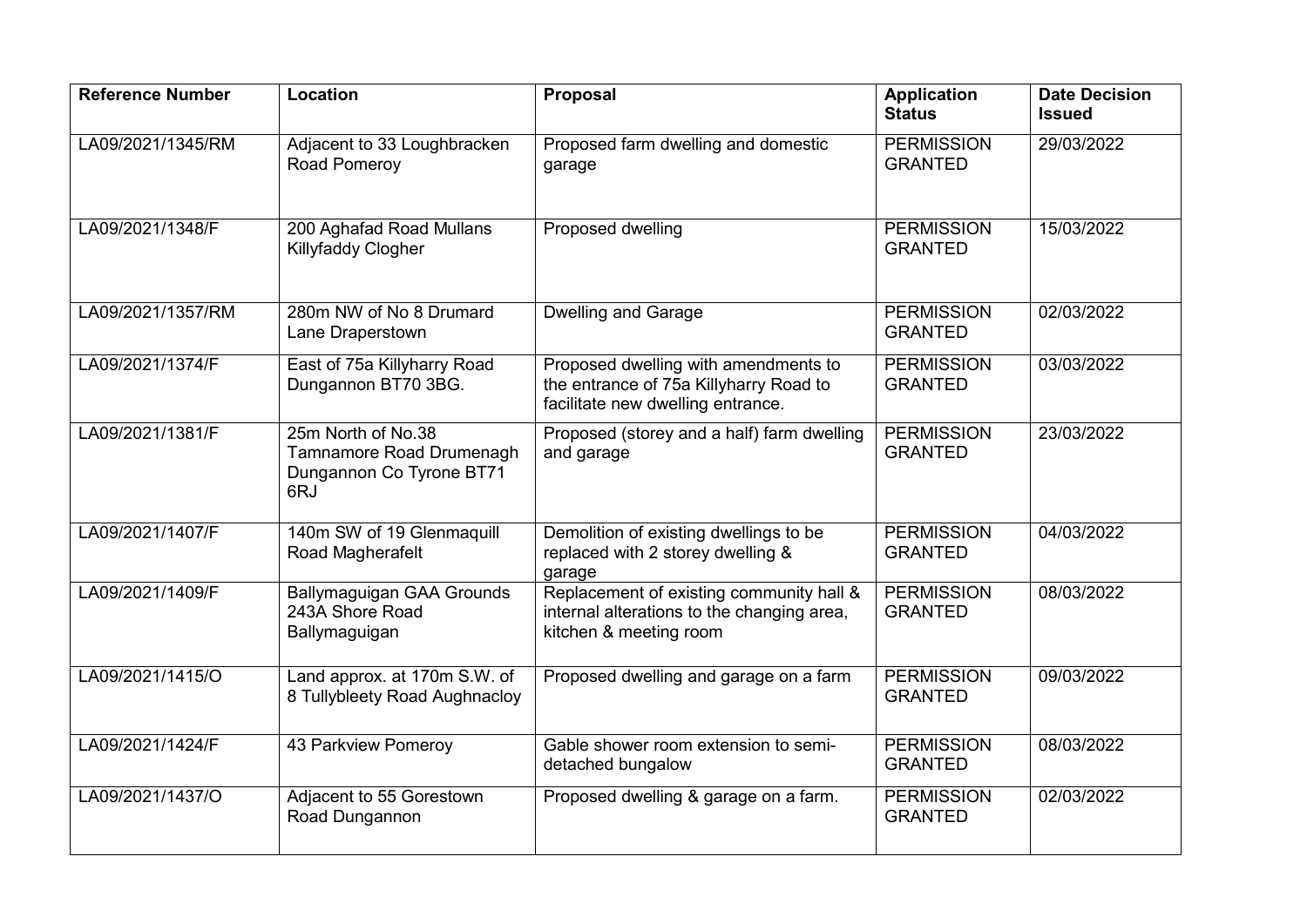| <b>Reference Number</b> | Location                                                                                                                                                 | <b>Proposal</b>                                                                                                       | <b>Application</b><br><b>Status</b>   | <b>Date Decision</b><br><b>Issued</b> |
|-------------------------|----------------------------------------------------------------------------------------------------------------------------------------------------------|-----------------------------------------------------------------------------------------------------------------------|---------------------------------------|---------------------------------------|
| LA09/2021/1443/F        | 64 Battery Road Cookstown                                                                                                                                | Replacement dwelling and domestic<br>garage                                                                           | <b>PERMISSION</b><br><b>GRANTED</b>   | 08/03/2022                            |
| LA09/2021/1445/DC       | Splash Water Park Maghadone<br>Road Moneymore                                                                                                            | Discharge of planning condition's 2 and 4<br>of planning permission LA09/2020/0376/F                                  | <b>CONDITION</b><br><b>DISCHARGED</b> | 01/03/2022                            |
| LA09/2021/1455/F        | 25 Legilly Road Dungannon                                                                                                                                | Change of curtilage                                                                                                   | <b>PERMISSION</b><br><b>GRANTED</b>   | 02/03/2022                            |
| LA09/2021/1460/F        | 240m SW of 113 Reaskmore<br>Road Dungannon                                                                                                               | Replacement dwelling & garage                                                                                         | <b>PERMISSION</b><br><b>GRANTED</b>   | 02/03/2022                            |
| LA09/2021/1469/F        | 32 Knockaginny Road Caledon                                                                                                                              | Erection of 1 replacement dwelling                                                                                    | <b>PERMISSION</b><br><b>GRANTED</b>   | 16/03/2022                            |
| LA09/2021/1478/O        | 40m North West of 196<br>Pomeroy Road Dungannon                                                                                                          | Proposed single storey dwelling and<br>detached garage                                                                | <b>PERMISSION</b><br><b>GRANTED</b>   | 03/03/2022                            |
| LA09/2021/1481/F        | Site at No.1 Beech Lane<br>Maghera BT46 5GG                                                                                                              | New Dwelling & Detached Garage to<br>supercede part of existing approval<br>H/2000/0418/F                             | <b>PERMISSION</b><br><b>GRANTED</b>   | 29/03/2022                            |
| LA09/2021/1489/O        | 130m South West of 9 Farriter<br>Road Killeeshil Dungannon                                                                                               | Proposed single storey dwelling                                                                                       | <b>PERMISSION</b><br><b>GRANTED</b>   | 01/03/2022                            |
| LA09/2021/1496/DC       | Lands adj to Quarry Lane (opp<br>No 19 Quarry Lane) Dalriada<br>Park No's 1-14 Meadowvale 4A<br>Carland Road & Drumglass<br><b>High School Dungannon</b> | Discharge of Condition 9 of Planning<br>Permission M/2014/0318/F                                                      | <b>CONDITION</b><br><b>DISCHARGED</b> | 02/03/2022                            |
| LA09/2021/1498/F        | Site at No. 2 Beech Lane<br>Maghera                                                                                                                      | New dwelling & detached garage to<br>supercede part of existing approval<br>H/2000/0418/F                             | <b>PERMISSION</b><br><b>GRANTED</b>   | 29/03/2022                            |
| LA09/2021/1509/F        | 69 Killymeal Road Dungannon<br><b>BT716LG</b>                                                                                                            | Proposed extension and renovation to<br>existing dwelling, proposed detached<br>domestic garage (Amended Description) | <b>PERMISSION</b><br><b>GRANTED</b>   | 04/03/2022                            |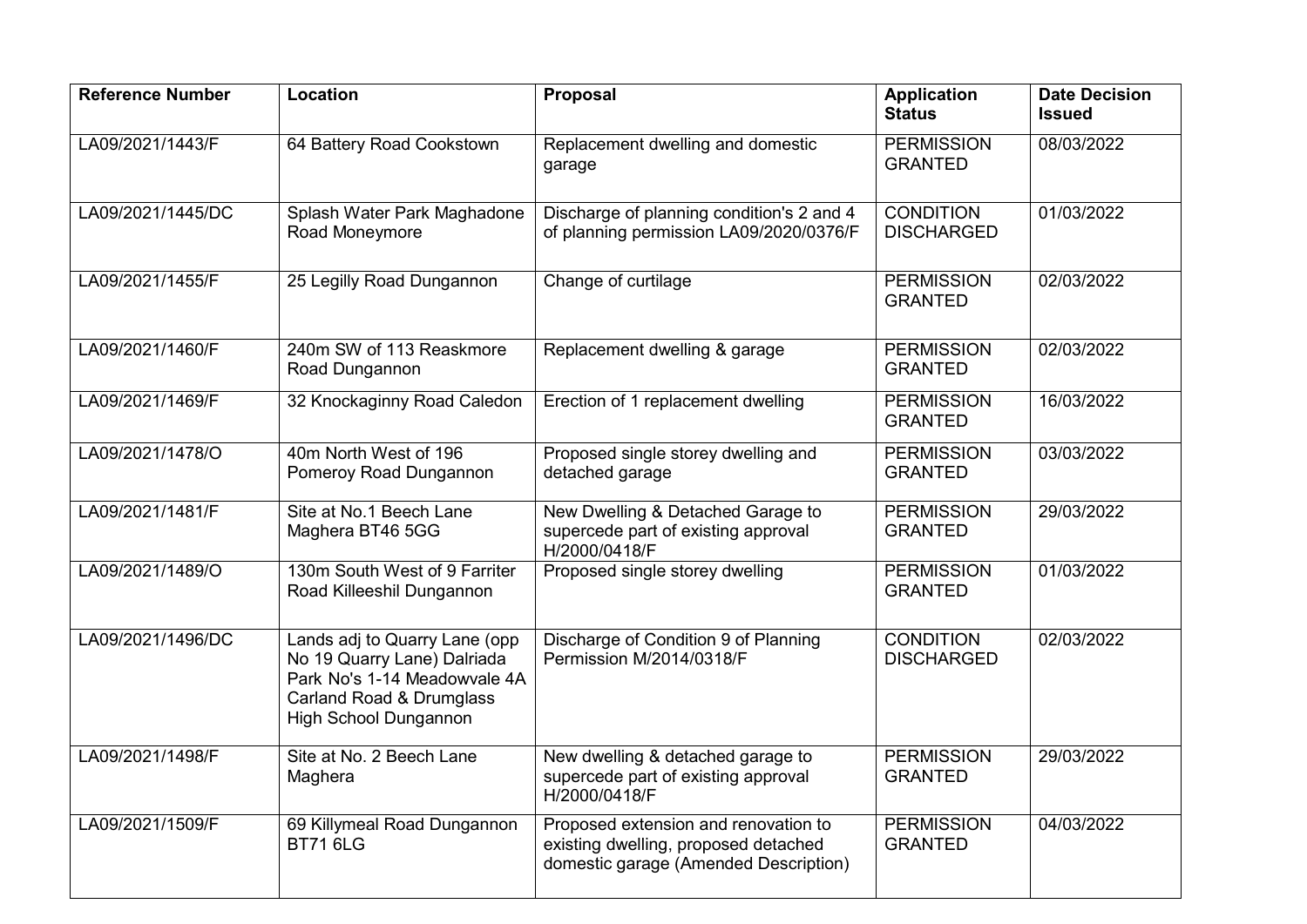| <b>Reference Number</b> | Location                                                      | Proposal                                                                                                                                                  | <b>Application</b><br><b>Status</b>   | <b>Date Decision</b><br><b>Issued</b> |
|-------------------------|---------------------------------------------------------------|-----------------------------------------------------------------------------------------------------------------------------------------------------------|---------------------------------------|---------------------------------------|
| LA09/2021/1523/RM       | 10m West of 45 Drumenny<br>Road Ballinderry                   | Dwelling & garage                                                                                                                                         | <b>PERMISSION</b><br><b>GRANTED</b>   | 15/03/2022                            |
| LA09/2021/1527/DC       | Milltown Business Park 88<br>Castledawson Road<br>Magherafelt | Discharge condition no.6 of planning<br>approval LA09/2016/1608/F                                                                                         | <b>CONDITION</b><br><b>DISCHARGED</b> | 22/03/2022                            |
| LA09/2021/1544/O        | 30m NE of 37 Cooneen Road<br>Fivemiletown                     | Site for dwelling house with detached<br>garage.                                                                                                          | <b>PERMISSION</b><br><b>GRANTED</b>   | 23/03/2022                            |
| LA09/2021/1561/O        | 160m S.W. of 19 Glenmaquill<br>Road Magherafelt               | Proposed replacement dwelling and<br>garage                                                                                                               | <b>PERMISSION</b><br><b>GRANTED</b>   | 29/03/2022                            |
| LA09/2021/1582/F        | 10m East of 48 Cookstown<br>Road Moneymore                    | Retrospective application for karting<br>storage unit                                                                                                     | <b>PERMISSION</b><br><b>GRANTED</b>   | 29/03/2022                            |
| LA09/2021/1586/RM       | Between 59 & 63 Bovean Road<br>Dungannon                      | Proposed dwelling and domestic garage                                                                                                                     | <b>PERMISSION</b><br><b>GRANTED</b>   | 07/03/2022                            |
| LA09/2021/1589/LDE      | 36A Fashglashagh Road<br>Cabragh Dungannon                    | 3 Bedroom single storey dwelling with<br>front/side garden and laneway                                                                                    | <b>PERMITTED</b><br><b>DEVELOPMEN</b> | 04/03/2022                            |
| LA09/2021/1599/O        | Lands Between 135 + 137<br><b>Coolreaghs Road Cookstown</b>   | Renewal of outline permission for a<br>proposed gap site for new dwelling +<br>garage, approved under<br>LA09/2015/1183/O                                 | <b>PERMISSION</b><br><b>GRANTED</b>   | 01/03/2022                            |
| LA09/2021/1616/F        | 13 Fairhill Road Cookstown                                    | 2 Storey extension to rear of dwelling to<br>replace existing kitchen and living room on<br>ground floor and provide new master<br>bedroom on first floor | <b>PERMISSION</b><br><b>GRANTED</b>   | 08/03/2022                            |
| LA09/2021/1617/F        | Site 90m West of 22A<br><b>Ballyknock Road Maghera</b>        | Proposed change of house type                                                                                                                             | <b>PERMISSION</b><br><b>GRANTED</b>   | 23/03/2022                            |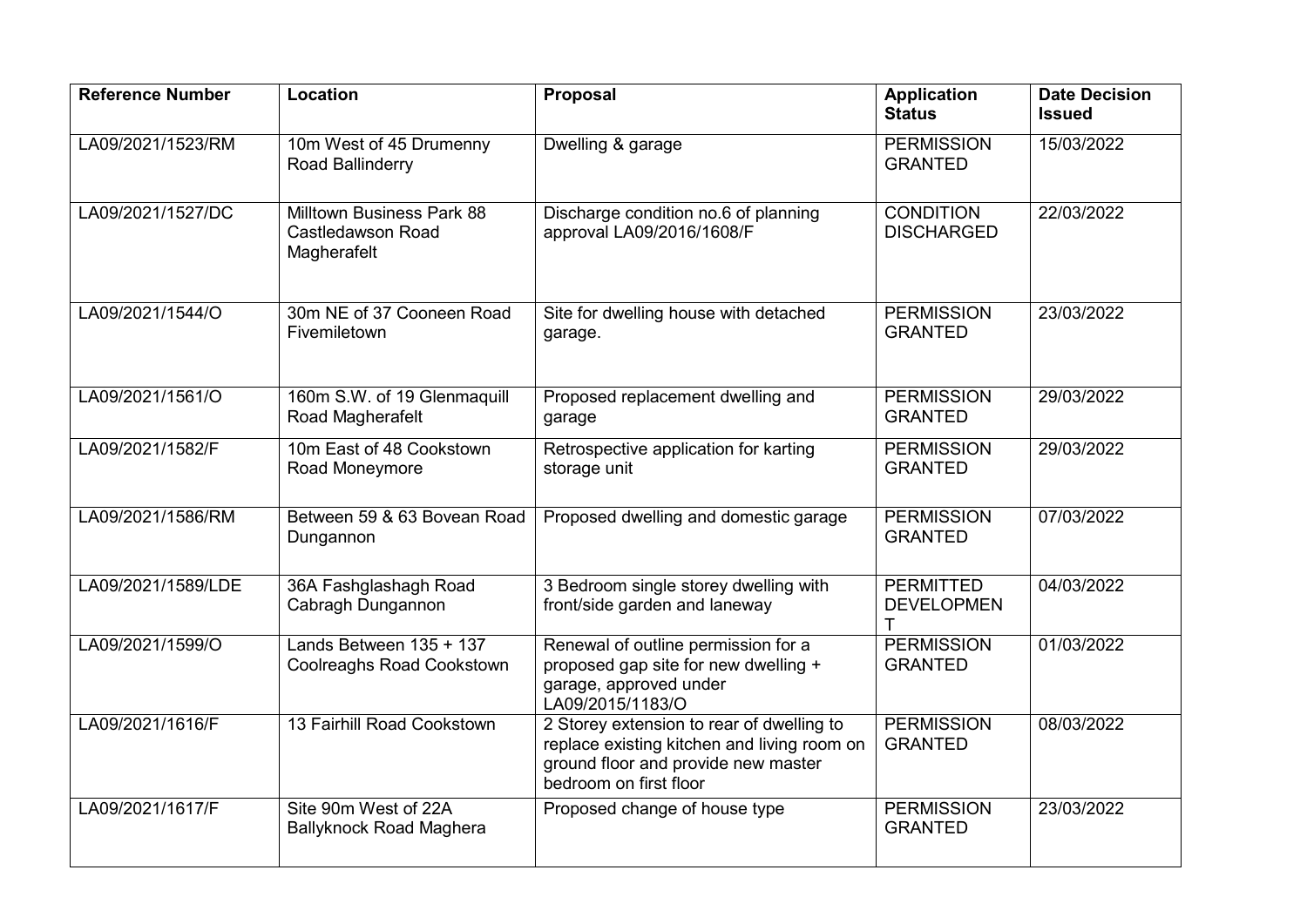| <b>Reference Number</b> | Location                                             | Proposal                                                                                                                                                    | <b>Application</b><br><b>Status</b>    | <b>Date Decision</b><br><b>Issued</b> |
|-------------------------|------------------------------------------------------|-------------------------------------------------------------------------------------------------------------------------------------------------------------|----------------------------------------|---------------------------------------|
| LA09/2021/1619/RM       | Approx 60m N.W. of 170<br>Dungannon Road Ballygawley | Erection of 2 storey dwelling and domestic<br>garage on a farm                                                                                              | <b>PERMISSION</b><br><b>GRANTED</b>    | 01/03/2022                            |
| LA09/2021/1622/LDP      | 141 Eglish Road Eglish<br>Dungannon                  | Minor alterations to relocate existing<br>vehicular access, further from Eglish Road<br>to satisfy minimum separation distance<br>required by Road Service. | <b>PERMITTED</b><br><b>DEVELOPMENT</b> | 23/03/2022                            |
| LA09/2021/1627/F        | 55 Springhill Road Moneymore                         | Proposed rear extension, detached garage<br>& alterations                                                                                                   | <b>PERMISSION</b><br><b>GRANTED</b>    | 29/03/2022                            |
| LA09/2021/1628/F        | 135 Eglish Road Dungannon<br><b>BT70 1LB</b>         | Retention of replacement dwelling                                                                                                                           | <b>PERMISSION</b><br><b>GRANTED</b>    | 23/03/2022                            |
| LA09/2021/1632/F        | 60 Tullyreavy Road Dungannon<br><b>BT70 3JJ</b>      | Proposed left side extension.                                                                                                                               | <b>PERMISSION</b><br><b>GRANTED</b>    | 03/03/2022                            |
| LA09/2021/1633/F        | 13 Springtown Road Clogher<br>Omagh BT77 0EA         | Temporary roof protection to thatched roof<br>compromising corrugated steel roof on<br>steel structure.                                                     | <b>PERMISSION</b><br><b>GRANTED</b>    | 07/03/2022                            |
| LA09/2021/1634/LBC      | 13 Springtown Road Clogher<br>Omagh BT77 0EA         | Temporary roof protection to thatched roof<br>compromising corrugated steel roof on<br>steel structure.                                                     | <b>PERMISSION</b><br><b>GRANTED</b>    | 07/03/2022                            |
| LA09/2021/1639/F        | 3 Dixon Court Coalisland                             | Rear single storey extension to existing<br>dwelling for living area                                                                                        | <b>PERMISSION</b><br><b>GRANTED</b>    | 04/03/2022                            |
| LA09/2021/1642/O        | 85m North East of 17 Legilly<br>Road Dungannon       | Proposed infill sites (2 number sites)                                                                                                                      | <b>PERMISSION</b><br><b>GRANTED</b>    | 07/03/2022                            |
| LA09/2021/1646/O        | Site adjacent to 42 Ballynagilly<br>Road Cookstown   | Proposed infill dwelling and domestic<br>garage                                                                                                             | <b>PERMISSION</b><br><b>GRANTED</b>    | 07/03/2022                            |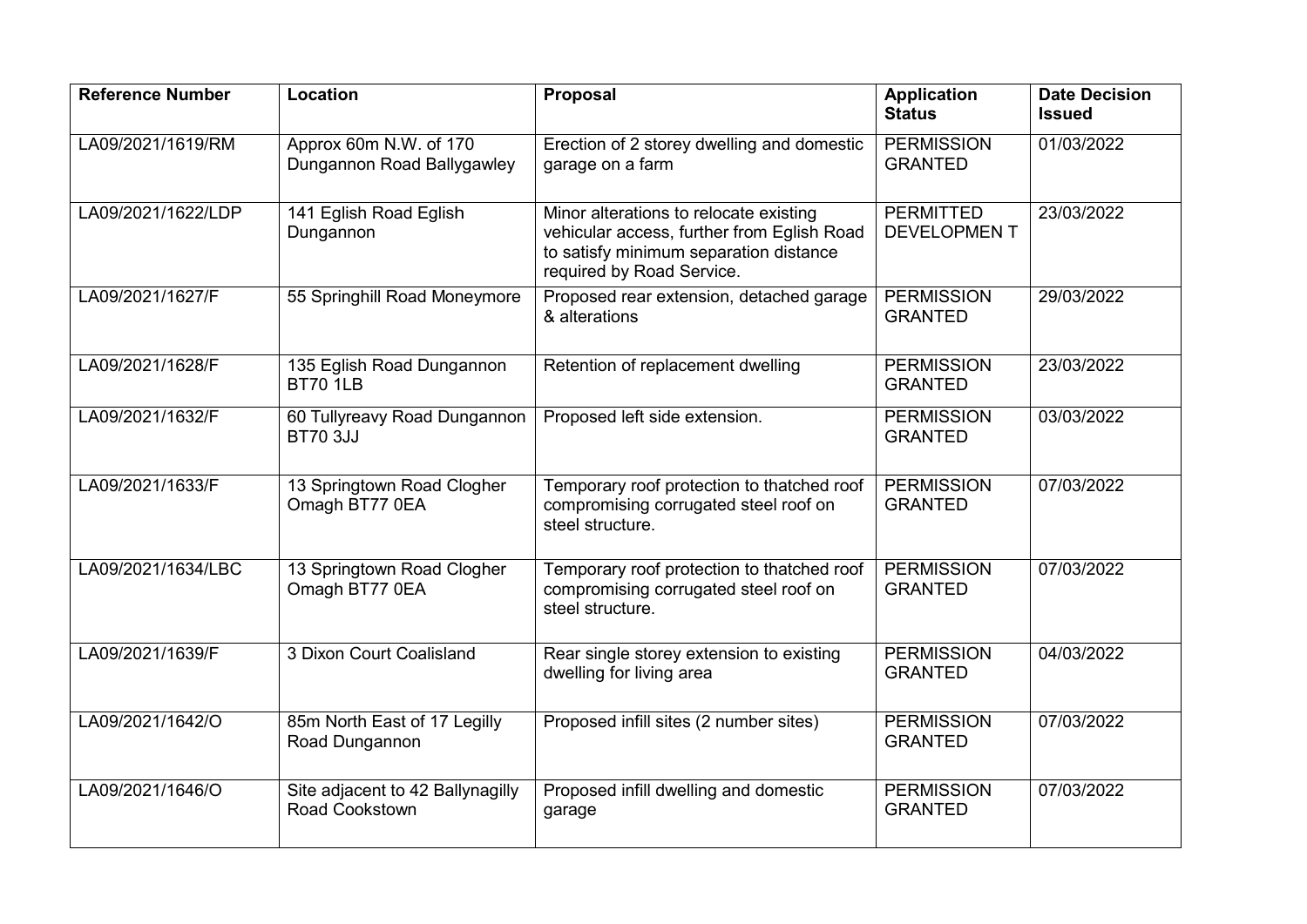| <b>Reference Number</b> | Location                                                                       | <b>Proposal</b>                                                                                                                                                                                                                | <b>Application</b><br><b>Status</b>    | <b>Date Decision</b><br><b>Issued</b> |
|-------------------------|--------------------------------------------------------------------------------|--------------------------------------------------------------------------------------------------------------------------------------------------------------------------------------------------------------------------------|----------------------------------------|---------------------------------------|
| LA09/2021/1650/F        | 26 Mullanahoe Road Ardboe<br>Dungannon                                         | Proposed conversion of existing domestic<br>garage to provide a granny flat ancillary to<br>the existing dwelling together with the<br>provision of a new domestic store within<br>the curtilage of the existing dwelling site | <b>PERMISSION</b><br><b>GRANTED</b>    | 03/03/2022                            |
| LA09/2021/1655/F        | 3 St Colmans Park Moortown<br>Cookstown                                        | Single storey rear extension to dwelling<br>and renovations of existing buildings                                                                                                                                              | <b>PERMISSION</b><br><b>GRANTED</b>    | 01/03/2022                            |
| LA09/2021/1658/O        | Approx 50m N.W. OF 22d<br><b>Tamlaghtduff Road Bellaghy</b><br><b>BT45 8JQ</b> | Proposed Dwelling & Garage within<br>existing cluster, Based on Policy cty 2a                                                                                                                                                  | <b>PERMISSION</b><br><b>GRANTED</b>    | 01/03/2022                            |
| LA09/2021/1662/RM       | Between 75 & 79 Tamnamore<br>Road Dungannon Co Tyrone<br><b>BT71 6RJ</b>       | Reserved Matters application for proposed<br>two storey in fill dwelling and attached<br>garage.                                                                                                                               | <b>PERMISSION</b><br><b>GRANTED</b>    | 23/03/2022                            |
| LA09/2021/1663/F        | 1st & 2nd Floor 6-10 Market<br>Square Magherafelt BT45 6ED                     | Change of use application to convert the<br>existing 1st & 2nd floor offices to physical<br>rehabilitation clinics including floor space<br>for yoga, pilates and other gym uses.                                              | <b>PERMISSION</b><br><b>GRANTED</b>    | 09/03/2022                            |
| LA09/2021/1673/F        | Approx 25m East of 38<br>Gortnalough Road Dungannon                            | Dwelling & garage                                                                                                                                                                                                              | <b>PERMISSION</b><br><b>GRANTED</b>    | 23/03/2022                            |
| LA09/2021/1675/F        | 222 Ballygawley Road<br>Dungannon                                              | Proposed extension to existing curtilage to<br>allow for single storey extension to the<br>rear of the property. To remodel and<br>extend kitchen/dining/living area. New<br>external patio area                               | <b>PERMISSION</b><br><b>GRANTED</b>    | 01/03/2022                            |
| LA09/2021/1689/RM       | Land approx. 120m SW of 53<br>Eskragh Road Dungannon<br>BT70 1NN               | Proposed infill dwelling.                                                                                                                                                                                                      | <b>PERMISSION</b><br><b>GRANTED</b>    | 09/03/2022                            |
| LA09/2021/1699/LDP      | 37 Mayogall Road Gulladuff                                                     | Proposed new detached dwelling and<br>domestic garage                                                                                                                                                                          | <b>PERMITTED</b><br><b>DEVELOPMENT</b> | 29/03/2022                            |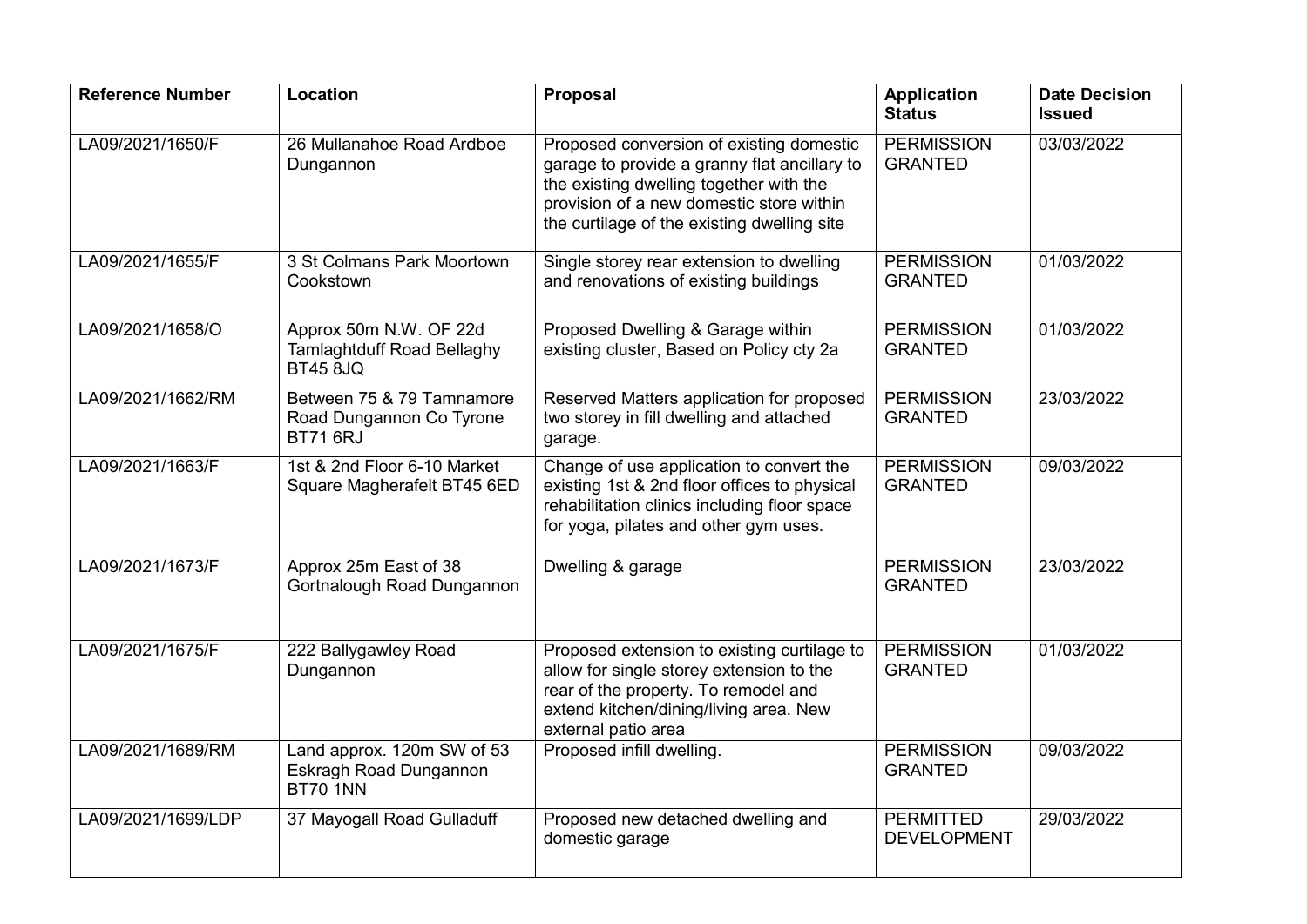| <b>Reference Number</b> | Location                                                                                                      | <b>Proposal</b>                                                                                                                                                                                                                                                        | <b>Application</b><br><b>Status</b>                                        | <b>Date Decision</b><br><b>Issued</b> |
|-------------------------|---------------------------------------------------------------------------------------------------------------|------------------------------------------------------------------------------------------------------------------------------------------------------------------------------------------------------------------------------------------------------------------------|----------------------------------------------------------------------------|---------------------------------------|
| LA09/2021/1702/F        | 125 Gulladuff Road Bellaghy                                                                                   | Extension and renovations to dwelling                                                                                                                                                                                                                                  | <b>PERMISSION</b><br><b>GRANTED</b>                                        | 30/03/2022                            |
| LA09/2021/1704/F        | 96 Tullyvar Roadn Aughnacloy                                                                                  | Internal alterations to existing garage with<br>first floor games room and external stairs<br>and balcony                                                                                                                                                              | <b>PERMISSION</b><br><b>GRANTED</b>                                        | 09/03/2022                            |
| LA09/2021/1717/F        | 30m South of 46 Tullagh Road<br>Cookstown                                                                     | Change of house type to that approved<br>under LA09/2019/1678/F                                                                                                                                                                                                        | <b>PERMISSION</b><br><b>GRANTED</b>                                        | 07/03/2022                            |
| LA09/2021/1722/F        | Approx 75m South East of 97<br><b>Ballyneill Road Ballyriff Loup</b><br>Moneymore BT45 7TE                    | Proposed dwelling and domestic garage<br>(change of house type from that approved<br>under LA09/2021/0521/F)                                                                                                                                                           | <b>PERMISSION</b><br><b>GRANTED</b>                                        | 08/03/2022                            |
| LA09/2021/1723/F        | Site adjacent to 296 Hillhead<br>Road Knockloughrim                                                           | Proposed change of house type from<br>previously approved LA09/2020/1149/F,<br>LA09/2017/1520 and H/2007/0988/RM<br>and garage                                                                                                                                         | <b>PERMISSION</b><br><b>GRANTED</b>                                        | 03/03/2022                            |
| LA09/2021/1725/O        | Proposed Dwelling in Infill Site<br>Between 12 and 14 Loup Road<br>Moneymore Co Londonderry<br><b>BT457SN</b> | Proposed Site for New Dwelling                                                                                                                                                                                                                                         | <b>PERMISSION</b><br><b>GRANTED</b>                                        | 07/03/2022                            |
| LA09/2021/1728/O        | Lands adj to 150 Sixtowns<br>Road Owenreagh Draperstown                                                       | Site for a dwelling & domestic garage<br>based on Policy CTY8                                                                                                                                                                                                          | <b>PERMISSION</b><br><b>GRANTED</b>                                        | 08/03/2022                            |
| LA09/2021/1734/PAN      | Lands at 14 Sandholes Road<br>Cookstown Co Tyrone BT80<br>9AR                                                 | Proposed development of business park to<br>include up to 16 business units (use class<br>likely B1/B2/B3& B4), access<br>arrangements (provision of right hand turn<br>lane) from sandholes road, landscaping,<br>car parking, servicing and ancillary site<br>works. | PROPOSAL OF<br><b>APPLICATION</b><br><b>NOTICE IS</b><br><b>ACCEPTABLE</b> | 08/03/2022                            |
| LA09/2021/1738/O        | 65m North of 29 Lower Kildress<br>Road Cookstown                                                              | Proposed 1 1/2 storey dwelling & garage.                                                                                                                                                                                                                               | <b>PERMISSION</b><br><b>GRANTED</b>                                        | 29/03/2022                            |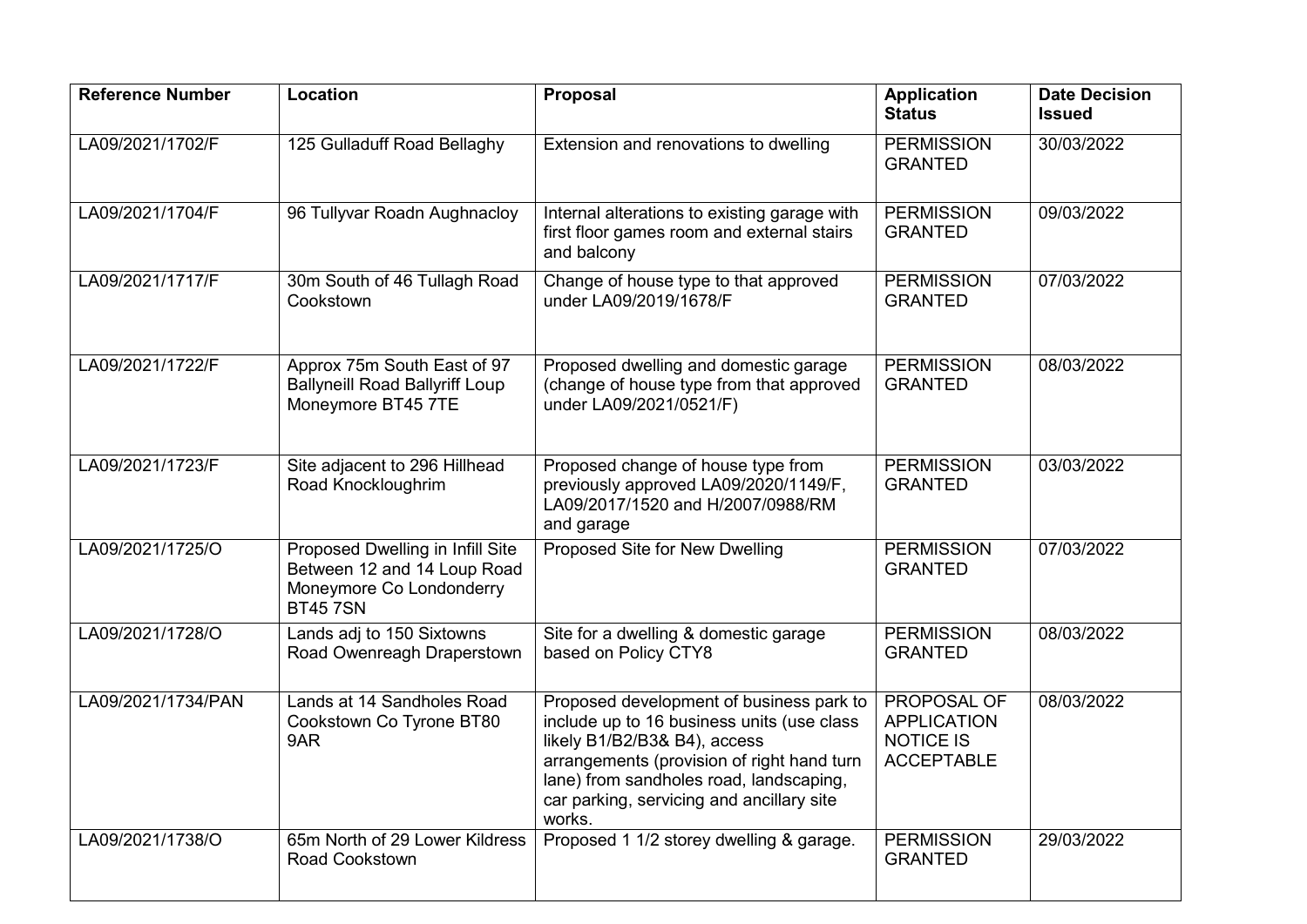| <b>Reference Number</b> | Location                                                              | <b>Proposal</b>                                                                                                                                                 | <b>Application</b><br><b>Status</b>                    | <b>Date Decision</b><br><b>Issued</b> |
|-------------------------|-----------------------------------------------------------------------|-----------------------------------------------------------------------------------------------------------------------------------------------------------------|--------------------------------------------------------|---------------------------------------|
| LA09/2021/1748/NMC      | Lands at No 20 Dungannon<br>Road Cookstown                            | Residential development of 52 units.                                                                                                                            | <b>NON MATERIAL</b><br><b>CHANGE</b><br><b>GRANTED</b> | 04/03/2022                            |
| LA09/2021/1775/F        | Ground floor 12 Union Road<br>Magherafelt                             | Minor extension to ground floor at unit 4                                                                                                                       | <b>PERMISSION</b><br><b>GRANTED</b>                    | 29/03/2022                            |
| LA09/2021/1776/F        | St. Colm's High School 2<br>Magherafelt Road Draperstown              | Erect 2.4m high green wire mesh fencing<br>and gates to boundary as pre layout plan                                                                             | <b>PERMISSION</b><br><b>GRANTED</b>                    | 03/03/2022                            |
| LA09/2021/1783/RM       | 45m North of 59 Syerla Road<br>Drummond Dungannon BT71<br>7EP         | New dwelling house & garage.                                                                                                                                    | <b>PERMISSION</b><br><b>GRANTED</b>                    | 03/03/2022                            |
| LA09/2021/1787/RM       | Site immediately SW of 80<br>Lurgylea Road Cappagh<br>Dungannon       | Proposed dwelling & domestic garage.                                                                                                                            | <b>PERMISSION</b><br><b>GRANTED</b>                    | 09/03/2022                            |
| LA09/2021/1798/F        | 12 Ivybank Road Moneymore                                             | Demolition of existing shed/outbuilding &<br>proposed 1.5 storey annex building with<br>gym, garage, carport, 1st floor storage<br>area & associated site works | <b>PERMISSION</b><br><b>GRANTED</b>                    | 21/03/2022                            |
| LA09/2021/1800/O        | 64 Annaghbeg Road<br>Coalisland                                       | Replacement dwelling & garage                                                                                                                                   | <b>PERMISSION</b><br><b>GRANTED</b>                    | 08/03/2022                            |
| LA09/2021/1803/O        | Adjacent to & immediately<br>West of 49 Drummurrer Lane<br>Coalisland | Renewal of planning permission<br>LA09/2018/1475/O for a proposed<br>dwelling & domestic garage on an<br>infill site.                                           | <b>PERMISSION</b><br><b>GRANTED</b>                    | 03/03/2022                            |
| LA09/2021/1810/F        | Cluster site 80m North of 5<br>Creagh Hill Road<br>Castledawson       | Proposed one and a half storey dwelling<br>and garage within a cluster site                                                                                     | <b>PERMISSION</b><br><b>GRANTED</b>                    | 29/03/2022                            |
| LA09/2021/1811/F        | 64 Brough Road Castledawson                                           | Proposed one and a half storey dwelling<br>and double garage to replace existing one<br>and a half storey dwelling                                              | <b>PERMISSION</b><br><b>GRANTED</b>                    | 08/03/2022                            |